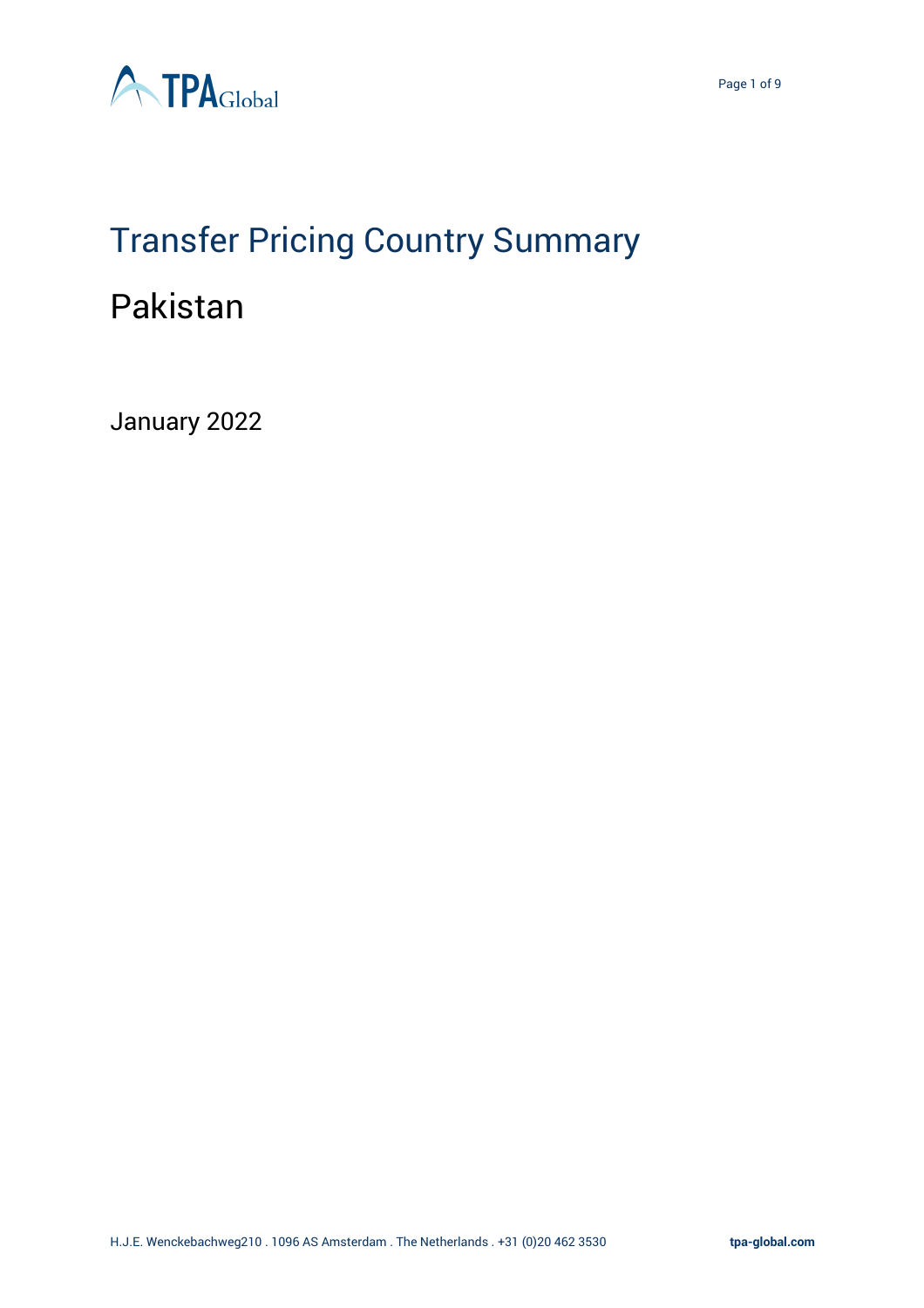# **ATPA**Global

| 1. |    |                                                                               |
|----|----|-------------------------------------------------------------------------------|
| 2. |    |                                                                               |
| a) |    |                                                                               |
|    | b) |                                                                               |
| c) |    |                                                                               |
|    | d) |                                                                               |
| e) |    |                                                                               |
| f) |    |                                                                               |
| 3. |    |                                                                               |
| a) |    |                                                                               |
|    | b) |                                                                               |
| c) |    |                                                                               |
| d) |    |                                                                               |
| e) |    |                                                                               |
| f) |    |                                                                               |
| g) |    |                                                                               |
| h) |    | Production Process for TP Relevant Returns, Documents, Forms and Financials 7 |
| i) |    |                                                                               |
| j) |    |                                                                               |
| k) |    |                                                                               |
| I) |    |                                                                               |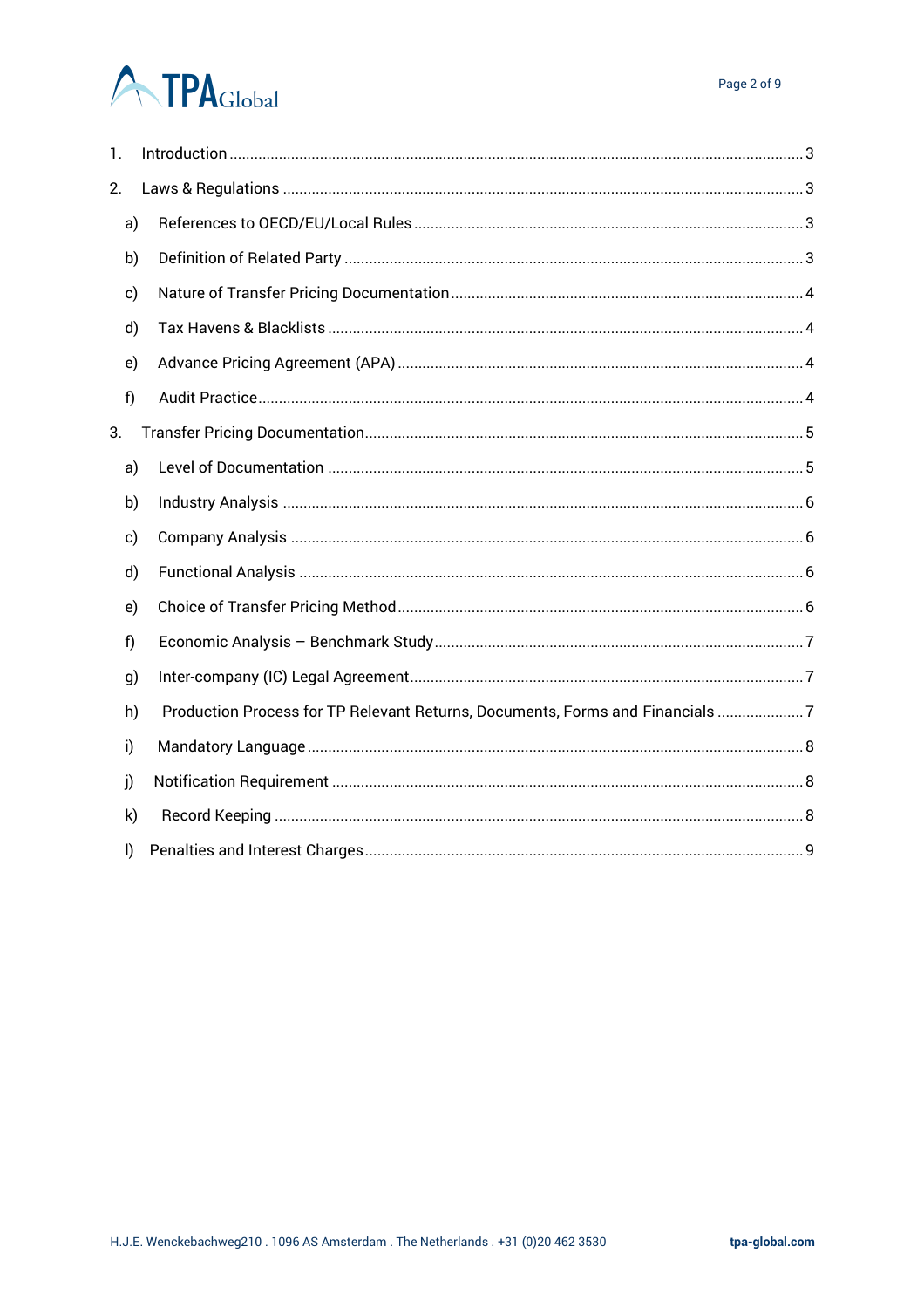

### <span id="page-2-0"></span>1. Introduction

Pakistan is not an OECD member yet. The OECD's model rules on TP documentation have been included in Pakistani income tax law, including the three-tiered approach to TP documentation in 2016 through the Finance Act. The government authorised new legislation to efficiently implement CbCR and impose formal TP documentation standards in Pakistan. The FBR finalised the draft regulations announced in June 2017 to provide specifics on the CbCR and TP documentation requirements on 16 November 2017.

### <span id="page-2-2"></span><span id="page-2-1"></span>2. Laws & Regulations

### a) References to OECD/EU/Local Rules

In the Pakistani tax law, a general anti-avoidance rule applies to transfer pricing (TP). In addition, the arm's length standard was firstly introduced in Section 108, Chapter V, part IV of the Income Tax Ordinance (ITO) 2001. The ITO, amended in 2017, provide powers to Pakistan's Federal Board of Revenue (FBR) to apportion, distribute, or allocate income, deductions or tax credits between the persons as is necessary to reflect the income that would have been realised in an arm's length transaction.

Furthermore, Section 108 determines the methods and steps to establish the arm's length standard. This section resembles Article 9 of the OECD Model Tax Convention.

As of January 2006, a joint force formed by the SECP (Securities and Exchange Commission of Pakistan) and the CBR (Central Board of Revenue) has concluded that transfer pricing extends across the corporate sector and is not limited to any class of companies. It has, therefore, recommended that the application of the International Accounting Standard (IAS) 24 should extend to all companies registered under the Companies Ordinance of 1984, other than small companies. Companies shall present the Board of Directors and the company's Audit Committee all the transactions with related parties. The rule applies to transactions undertaken at a non-arm's length price.

### b) Definition of Related Party

<span id="page-2-3"></span>Section 85 of the ITO describes the conditions under which two or more parties are deemed related in the following circumstances:

- The two parties' connection is such that one may fairly expect the other to act in line with their intentions, or both can reasonably be expected to act in accordance with the intentions of a third party;
- A member of an association of entities/persons and the association, any person and trust who benefits or able to benefit under the trust, direct and indirect shareholders control 50% or more (i) voting power, (ii) rights to dividends or (iii) rights to capital;
- A relative of the individual and individual himself;
- Members of an association of persons (AOP);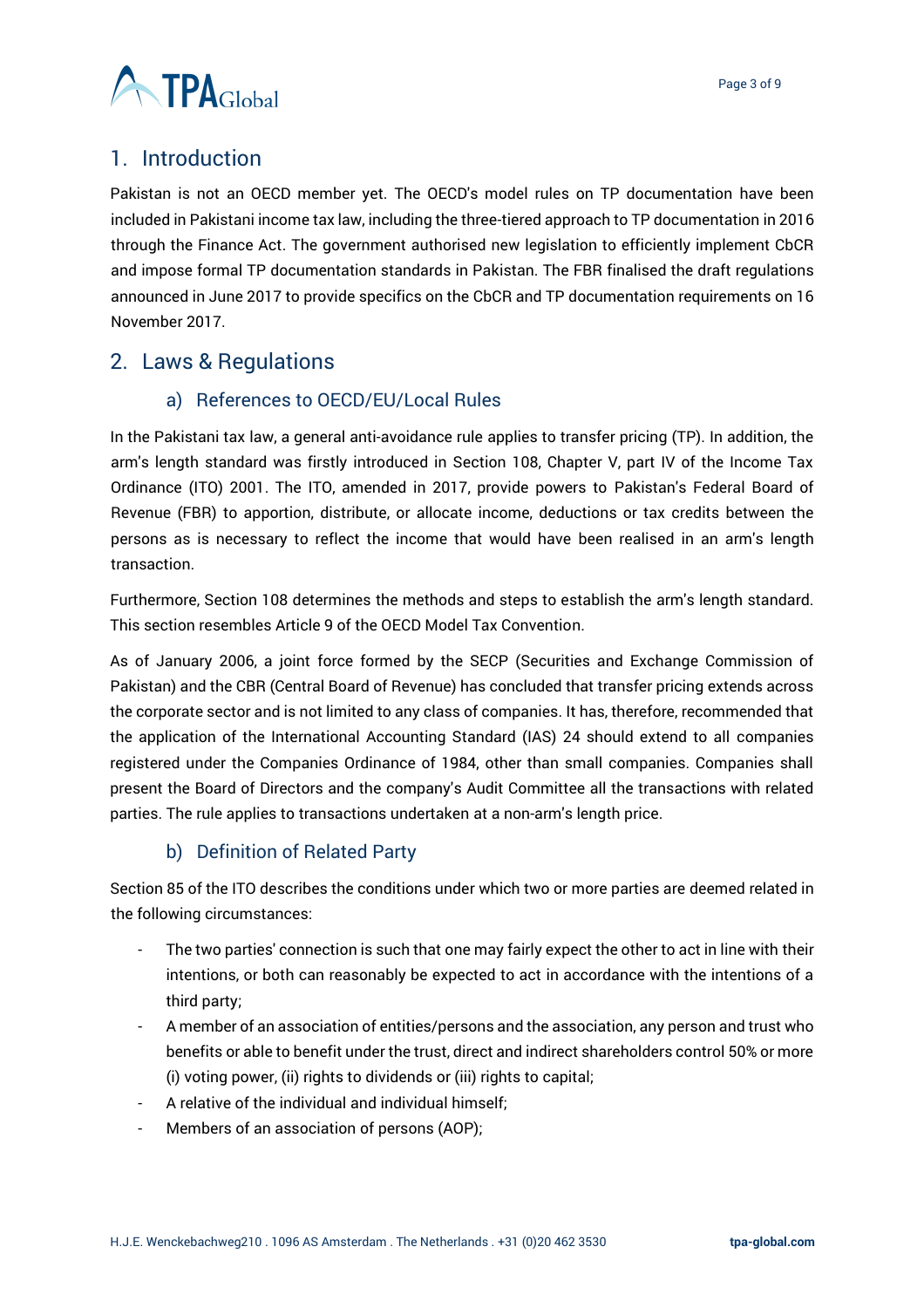

- A person who is a member of an association of persons and who controls fifty percent or more of the association's rights to income or capital, either alone or with an associate(s) under another application of this section;
- A trust, and also everybody who benefits from or may profit from the trust;
- A shareholder in a company and the company, where the shareholder, either alone or together with an associate or associates under another application of this section, controls either directly or through one or more interposed persons.

### c) Nature of Transfer Pricing Documentation

<span id="page-3-0"></span>Taxpayers are expected to disclose related party transactions in their financial statements in accordance with the International Financial Reporting Standards (IFRS). Taxpayers must report transactions above 50 million PKR with non-resident in their tax returns. Transactions include:

- Tangible property
- Finished Goods
- Stock in Trade or Raw Material
- Property of Capital Nature
- Others

### d) Tax Havens & Blacklists

<span id="page-3-2"></span><span id="page-3-1"></span>Pakistan does not have a Tax Haven list available.

### e) Advance Pricing Agreement (APA)

Pakistan does not have an APA regime. Advance rulings may be sought but generally apply when a non-resident has a question of law or fact regarding tax liability.

### f) Audit Practice

<span id="page-3-3"></span>In 2007, the FBR created a special transfer pricing task force to focus on banking, petroleum and gas exploration, pharmaceutical, and non-resident companies. The objective of the task force, which comprises representatives from the government and private sectors, is to make recommendations for improving revenue collection from non-resident companies, particularly those engaging in ecommerce, e-communication, electronics/computer software, contract sharing, and the determination of beneficial ownership and attribution concepts of investment income. Arising from this may be revising the definition of royalty and fee for technical services.

In December 2014, the FBR formed a transfer pricing unit to establish a regime meant to provide technical backstopping to field offices and build their capacity, to develop a resource base including a database of comparables, to propose improvements in law and policy, basically a regime where transfer pricing adjustments are given greater importance.

Now, Finance Act 2017 has established the "Directorate-General for Transfer Pricing" to conduct Transfer Pricing audit by insertion of section 230E. For that purpose, transfer pricing audit is meant to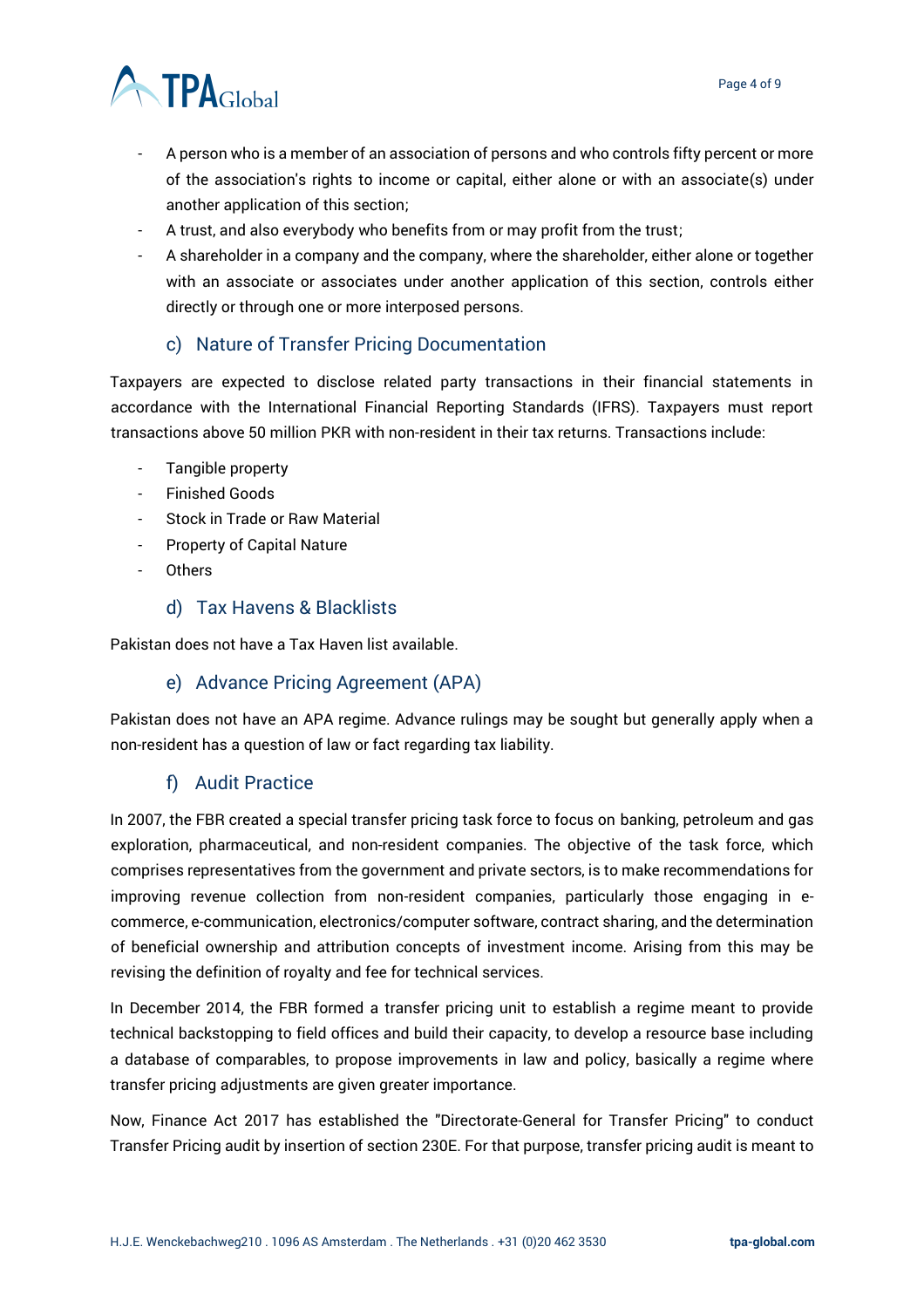

determine transfer price at arm's length in transactions between associates, independent of audit of income tax affairs under sections 177, 214C or 214D of the Ordinance. The Finance Act, 2017 also proposes that the Board specify the criteria for selecting the taxpayer for transfer pricing audit and specify the functions, jurisdiction, and powers of the Directorate.

### <span id="page-4-1"></span><span id="page-4-0"></span>3. Transfer Pricing Documentation

### a) Level of Documentation

Previously to the Finance Act 2016 (FA 2016), the Law in Pakistan had not provided any specific documents to be submitted with tax returns related to TP. However, FA 2016 introduced the general documentation requirements which taxpayers shall maintain when entering into transactions with associated parties.

In November 2017, the notification Statutory Regulatory Order (SRO) 421(I)/ 2017 stated the TP documentation, which taxpayers are required to maintain. Every Pakistani multinational enterprise (MNE) which is a member of a group is required to prepare a Country-by-Country Reporting, Master File and Local File once the following thresholds are met:

- CbCR for MNEs with consolidated revenues of more than 750 million Euros:

The layout of the CbCR is prescribed in the notification SRO 1191(I)/2017, and it mainly follows the orientation outlined in Action 13 of the BEPS project. If the constituent entity resident in Pakistan is not the ultimate parent company (UPE), such entity shall furnish to the FBR the details of its UPE or the surrogate parent entity of the MNE and the country or territory of which the said entities are resident, until the date the constituent entity is required to file the tax return under section 118 of the ITO.

The master file for MNE group turnover of more than 100 million PKR:

The Master file regulated in Rule 27K must include standardised information relevant for all MNE's, as follows: (a) The legal and ownership structure of the MNE, as well as the geographical location of its operating entities, are shown in this diagram; (b) a general written description of the MNE's business; (c) information of intangibles; (d) inter-company financial activities; and (e) If otherwise prepared for financial reporting, internal management, regulatory, tax, or other purposes, the annual consolidated financial statement for the fiscal year in question.

Local file for related party transactions of more than 50 million PKR:

The Local file outlined in Rule 27M shall include: (a) local entity structure including its management structure of the local entity, a local organisation chart and a description of the individuals to whom local management reports and the country or countries in which such individuals maintain their principal offices; (b) a detailed description of the business and business strategy pursued by the local entity including an indication whether the local entity has been involved in or affected by business restructurings or intangibles transfers in the present or immediately past year and an explanation of those aspects of such transactions affecting the local entity; (c) key competitors; (d) information for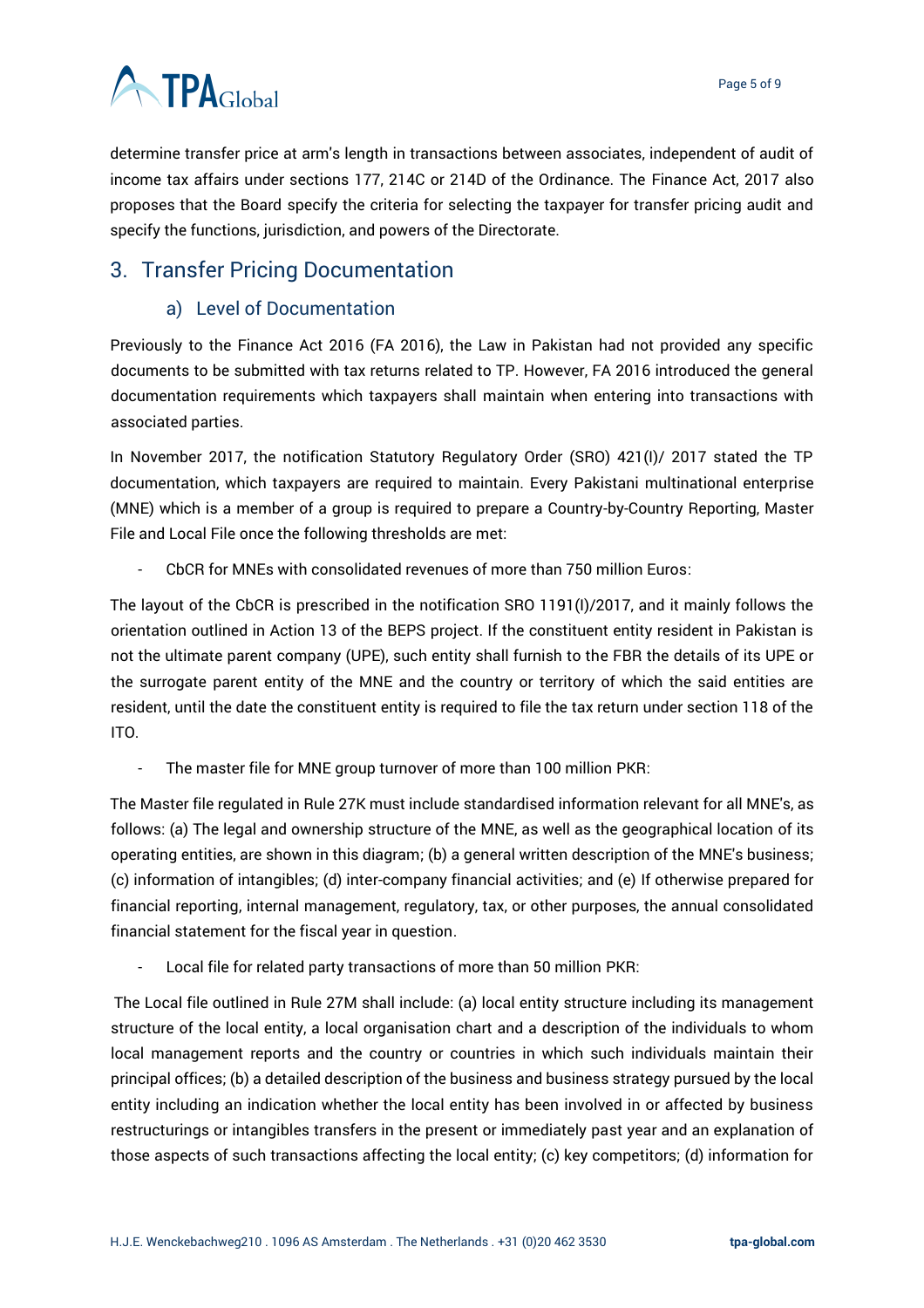## **ATPA**Global

each category of the controlled transactions in which the taxpayer is involved; and (e) financial information.

### b) Industry Analysis

<span id="page-5-0"></span>By identifying value drivers for the relevant industry, a first indication of the level of profitability common in the industry is being given.

### c) Company Analysis

<span id="page-5-1"></span>A description of the management structure of the local entity, a local organisation chart, and a description of the individuals to whom local management reports and the country(ies) in which such individuals maintain their principal offices.

A detailed description of the business and business strategy pursued by the local entity, including an indication of whether the local entity has been involved in or affected by business restructurings or intangibles transfers in the present or immediately past year and an explanation of those aspects of such transactions affecting the local entity.

### d) Functional Analysis

<span id="page-5-2"></span>In conducting a functional analysis, an assessment is made of the significant activities and responsibilities that are performed by the related parties relevant to the Intercompany Transactions under review, the tangible and intangible assets that are employed and the risks that are borne in undertaking the business activities. Such an assessment is consistent with the recommendations that have been made in the OECD Guidelines in paragraph 1.51.

### e) Choice of Transfer Pricing Method

<span id="page-5-3"></span>The FBR outlines the following methods that should be applied for determining the arm's length result:

The comparable uncontrolled price method (CUP);

- The resale price method (RPM);
- The cost-plus method (CPM); or
- The profit split method (PSM).

The profit split method should be applied if any other methods specified (CUP method, the resale price method, the cost-plus method) cannot be reliably applied.

Between (1), (2) and (3), there shall be made a choice which provides the most reliable results, as this is considered to be the transaction-based method.

In light of the Pakistan Tax Authorities' consistent disregard for internationally accepted criteria and procedures for Comparable Uncontrolled Pricing Method to be applied, Pakistan and Germany agreed in a Memorandum of the Meeting of the Competent Authorities held on the 6-7 July 2004 in Berlin that "the most preferable method (for determining arm's length price) is the resale price method."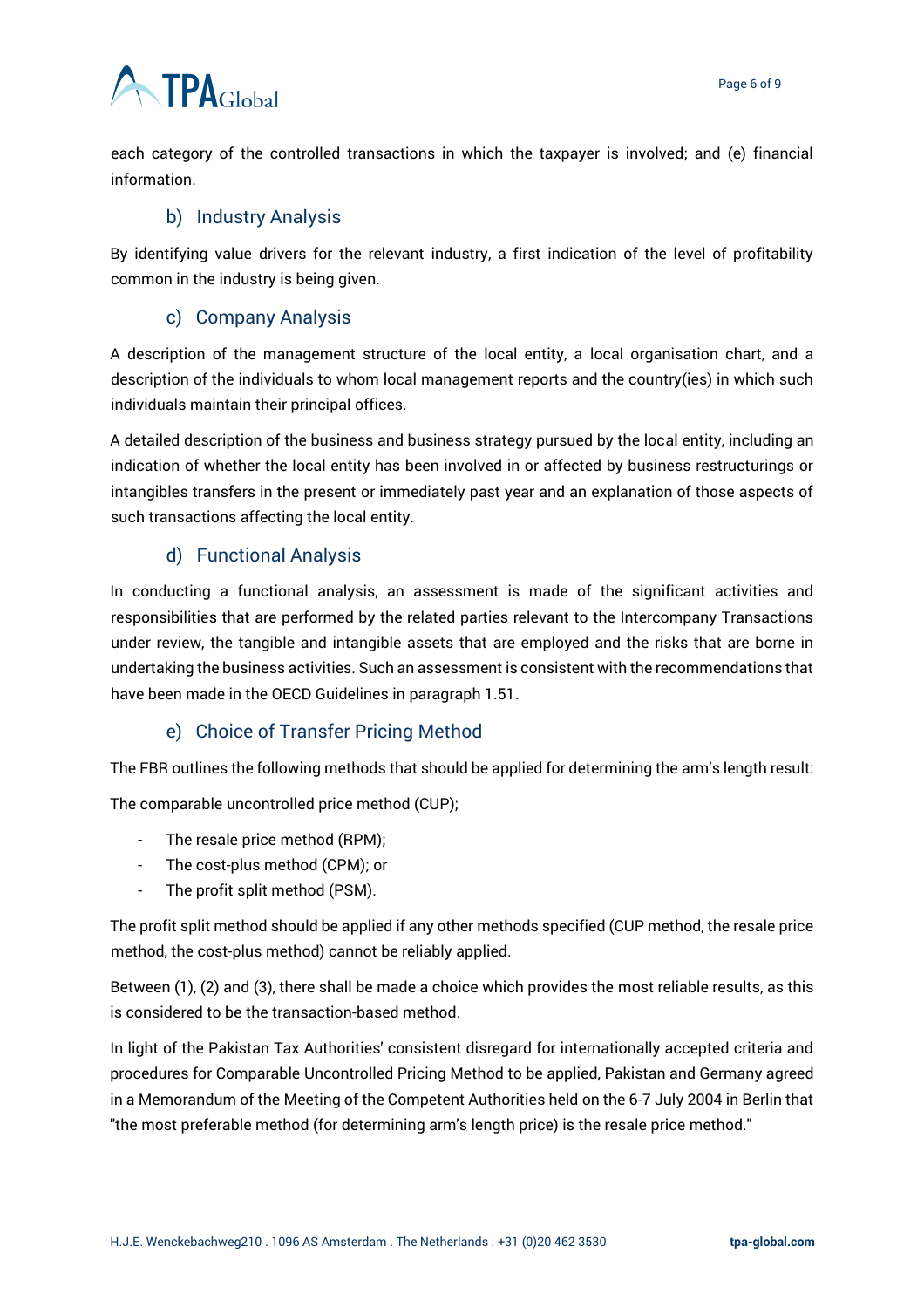

Where the four stated methods do not provide a reliable measure of an arm's length price, the FBR may use any other method. The transactional Net Margin Method (TNMM) has not been specifically provided for, but the FBR can accept the adoption of this method if he finds that other methods, under the facts and circumstances, are not appropriate. The FBR may also refer to international standards, case law and guidelines when determining an arm's length price.

### f) Economic Analysis – Benchmark Study

<span id="page-6-0"></span>Although there are no specific references in the regulations about local comparables, the FBR preference has been for local comparables. Where local comparables' information is not available, it is recommended that documentation be provided evidencing that a local search was attempted.

### g) Inter-company (IC) Legal Agreement

<span id="page-6-1"></span>Although an Inter-company legal agreement formalises the business and financial relationship between group entities, the legal agreements have a lower ranking since the OECD 2017 Guidelines made the "conduct of parties" the prevailing concept.

### <span id="page-6-2"></span>h) Production Process for TP Relevant Returns, Documents, Forms and **Financials**

In the chart below, the existence of the filing requirements with the details of which format is used, the latest filing date, notification requirement and its deadline, thresholds to be applied in case it exists, and the required languages are demonstrated. This information can be seen respectively for CIT, master file, local file, CbCR, local forms, annual accounts and segmented P&L documentations.

|                                       | Prepare or<br>File? | Format                | <b>Deadline</b>                                                         | <b>Notification</b><br>Deadline* | Threshold*<br>(Yes/No)    | Local<br>Language<br>(Yes/No)*(If<br>"No", it can be<br>filed in<br>English) |
|---------------------------------------|---------------------|-----------------------|-------------------------------------------------------------------------|----------------------------------|---------------------------|------------------------------------------------------------------------------|
| <b>Corporate</b><br><b>Income Tax</b> | File                | N/A                   | 31<br>December<br>or 30<br>September<br>depending<br>on the FY-<br>end. | N/A                              | N/A                       | <b>No</b>                                                                    |
| <b>Master File</b>                    | Prepare             | Local format          | Within 30<br>days upon<br>request                                       | N/A                              | <b>PKR 100</b><br>million | No                                                                           |
| <b>Local File</b>                     | Prepare             | Local format          | Within 30<br>days upon<br>request                                       | N/A                              | <b>PKR 50</b><br>million  | No                                                                           |
| <b>CbCR</b>                           | File                | <b>Special Format</b> | 12 months<br>after the<br>last day of<br>FY                             | 31 March of<br>each year         | <b>EUR 750</b><br>million | No                                                                           |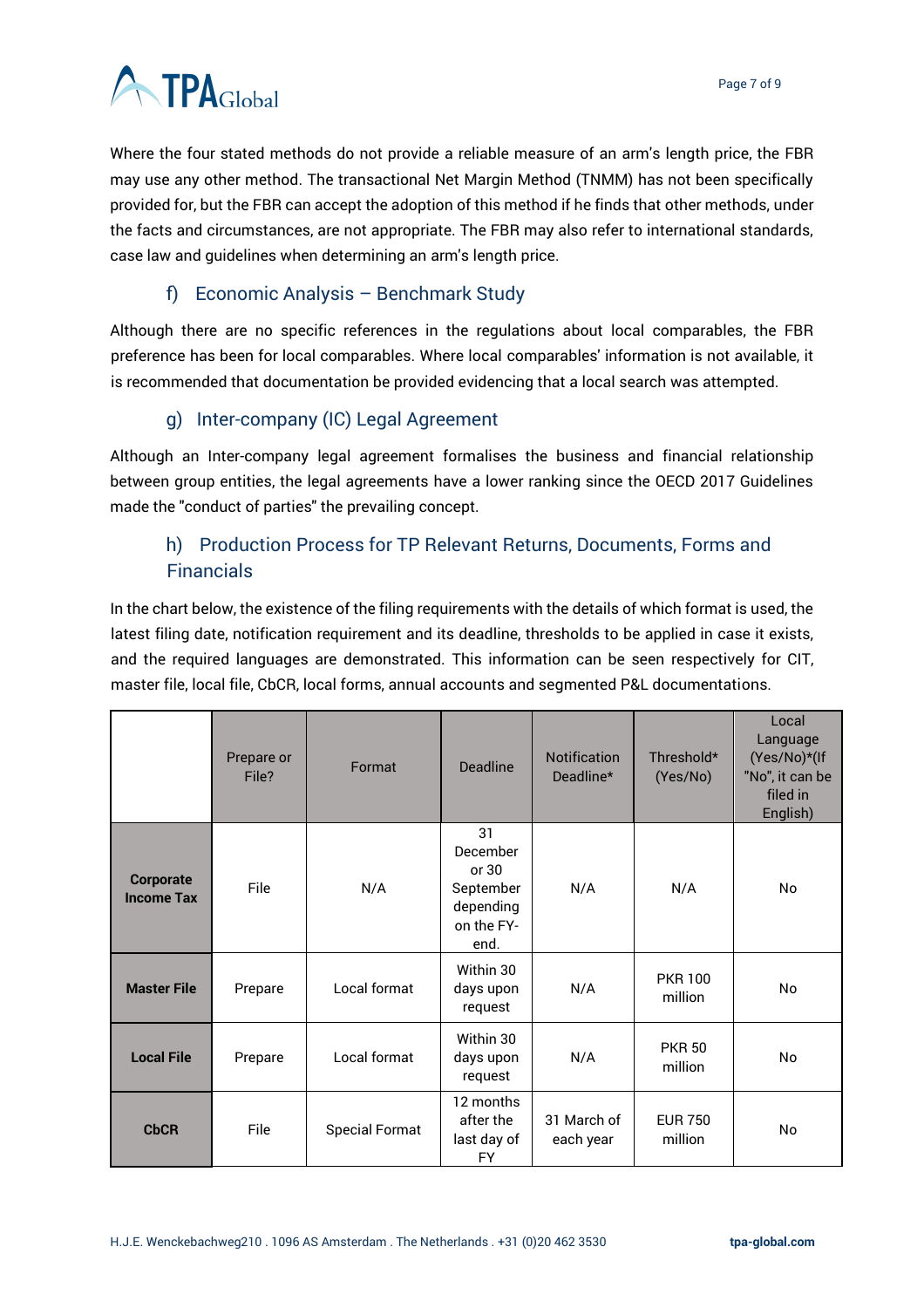

| <b>Annual</b><br><b>Accounts</b>                                                 | Prepare | <b>IFRS</b> | 31<br>December<br>or 30<br>September<br>depending<br>on the FY-<br>end. | No | No | No |  |  |  |
|----------------------------------------------------------------------------------|---------|-------------|-------------------------------------------------------------------------|----|----|----|--|--|--|
| <b>Segmented</b><br>P&L                                                          | Prepare | Excel/Other | Ready upon<br>filing<br>CIT/TP<br>documents.                            | No | No | No |  |  |  |
| * Pakistan has signed the MCAA agreement for the filing of CBCR on 21 June 2017. |         |             |                                                                         |    |    |    |  |  |  |

There is no statutory deadline for the preparation of TP documentation. In general, TP documentation shall be available when submitting the income tax return, and the Master file and Local file should be available to the FBR within 30 days from the date of the request, provided that a 45-day extension may generally be obtained from the FBR.

Regarding the CbCR, the due date for preparing and submitting, whether the Constituent entity is the ultimate parent company or not, is on or before 31 March each year. The CbC Reporting itself is required to be filed no later than twelve months after the last day of the reporting fiscal year of the MNE Group.

The general statute of limitations should not exceed more than six years from the date of the filing of the return, according to the Income Tax Ordinance, 2001. That is in case there is no fraud suspected. If there is suspicion of fraud, then there is no time limitation.

### i) Mandatory Language

<span id="page-7-0"></span>The FBR accepts any transfer pricing documentation drafted in Urdu or English. Any documents not originally drafted in Urdu or English may, by notice in writing from the FBR, need to be translated into such at the taxpayer's expense.

### j) Notification Requirement

<span id="page-7-1"></span>Until the day the constituent entity is obliged to file a return under section 118 of the ITO, the information should be supplied to the FBR depending on whether the constituent entity is an ultimate or surrogate parent entity. Therefore, the notification must be made on 31 March of each year at the latest.

### k) Record Keeping

<span id="page-7-2"></span>The relevant documentation should be maintained for six years, from the date of the filling the tax return, according to the ITO (General Statute of Limitations).